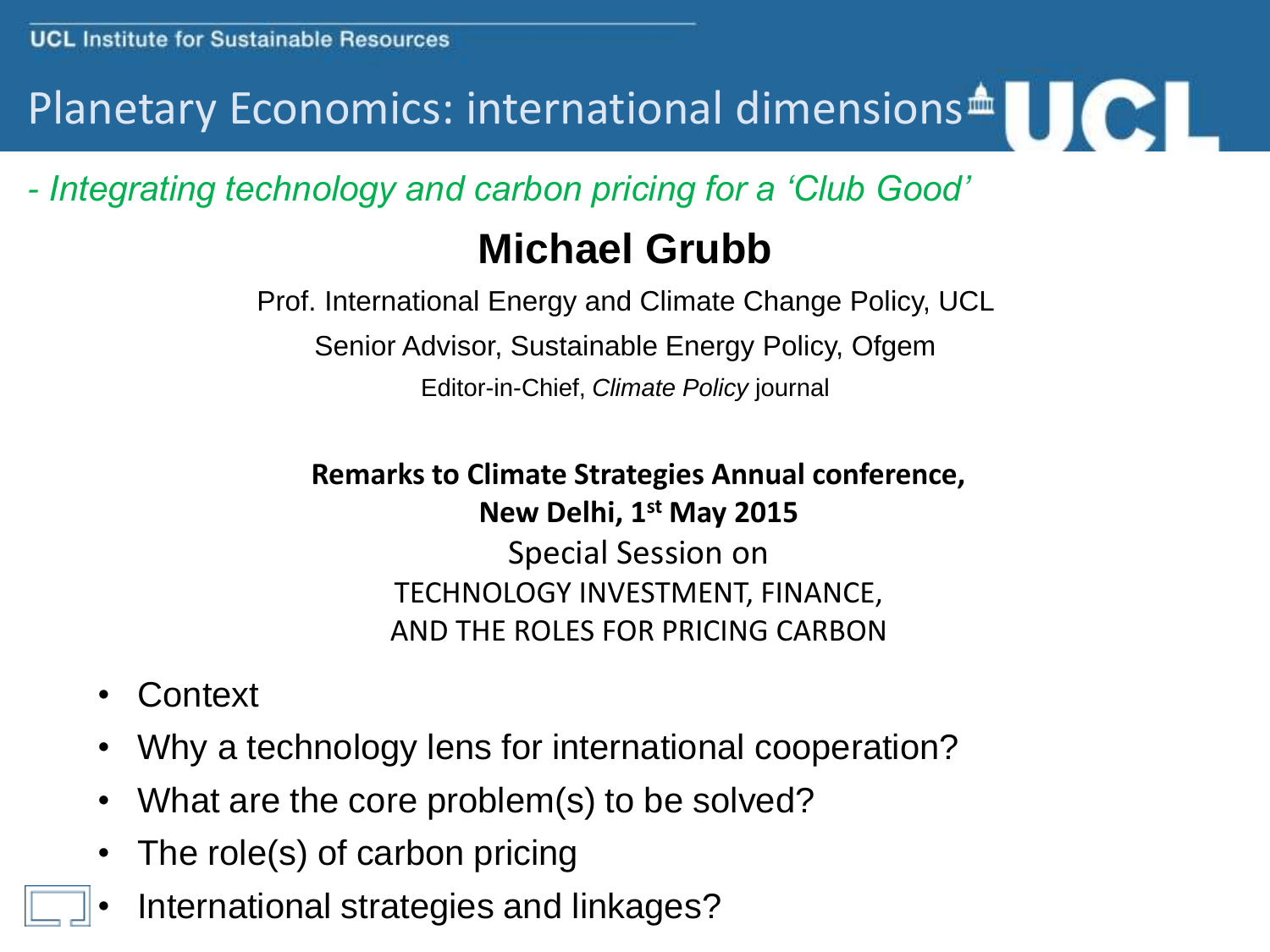# Pillar II (Pricing) conclusions



# 'Carbon pricing is political suicide'

### -Stephan Dion,

former Canadian Environment Minister and (briefly) leader of the Liberal Party Comment after losing the General Election to Stephen Harper

- *Economics* of carbon pricing: design and strategic credibility are just as important as present level
- *Politics* of carbon pricing are driven by distributional impacts *and the lack of clearly articulated positive narrative* for either industry or consumers
- Links to the other two pillars (broadly, efficiency and innovation) are central to a positive narrative which enhances development and competitiveness and avoids big impacts on energy bills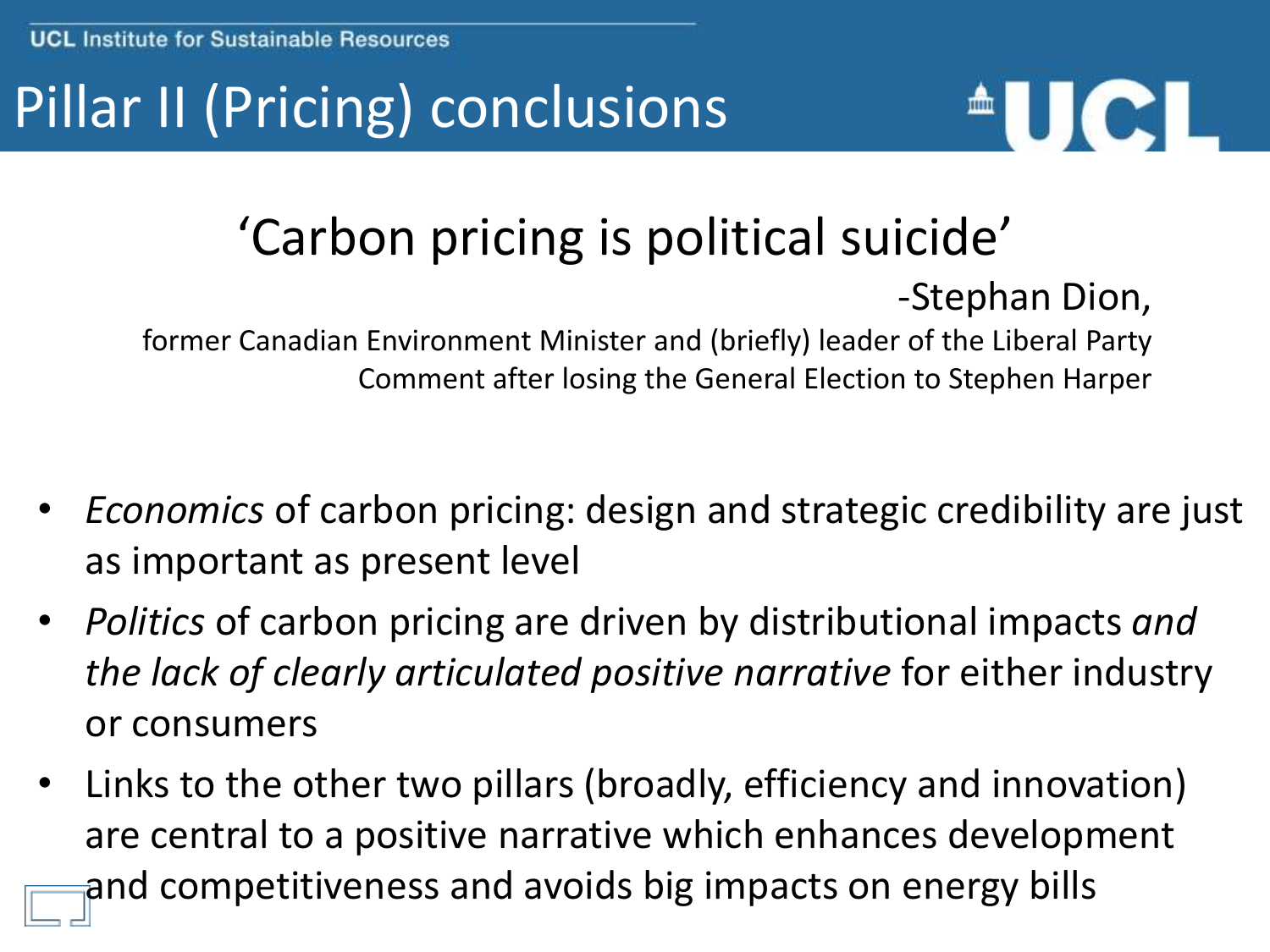

- Many international efforts focus on targets or pricing
- Technology has a theoretical appeal in a global context
- .... And a very practical one
- But has a mixed record and a surprising low profile in the international negotiations
	- Major focus has been push by developing countries on technology transfer / cooperation
	- Which makes industrialised countries nervous both about IP and costs

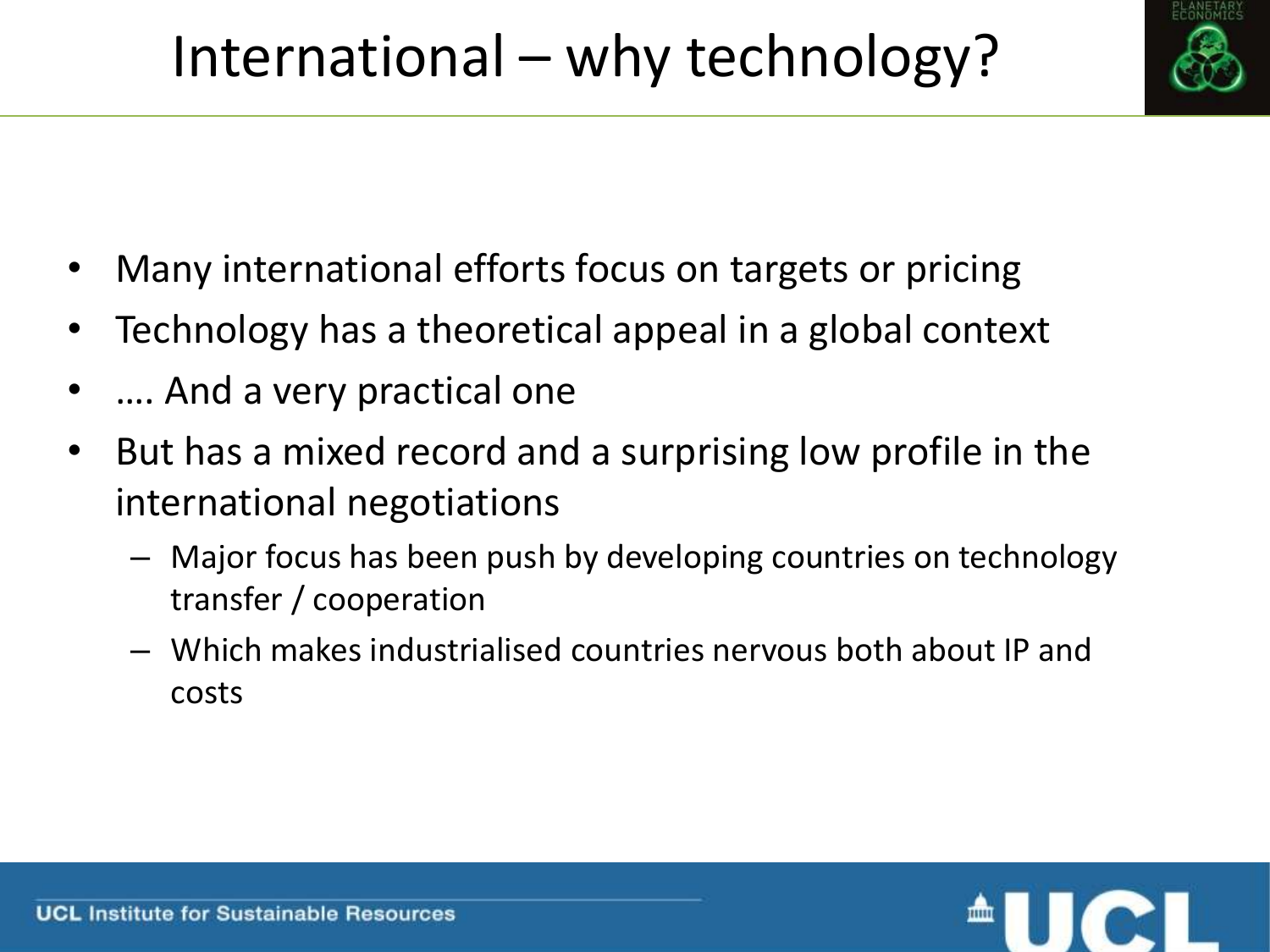## We are seeking radical innovation in some of the least innovative sectors of our economies



**Fig.9.3 R&D expenditure by top companies in different sectors as % of sales, 2011**

*Data source: EU Joint Research Centre on Industrial Investment and Innovation, R&D Scoreboard 2012, http://iri.jrc.europa.eu/scoreboard12.html*



**UCL Institute for Sustainable Resources**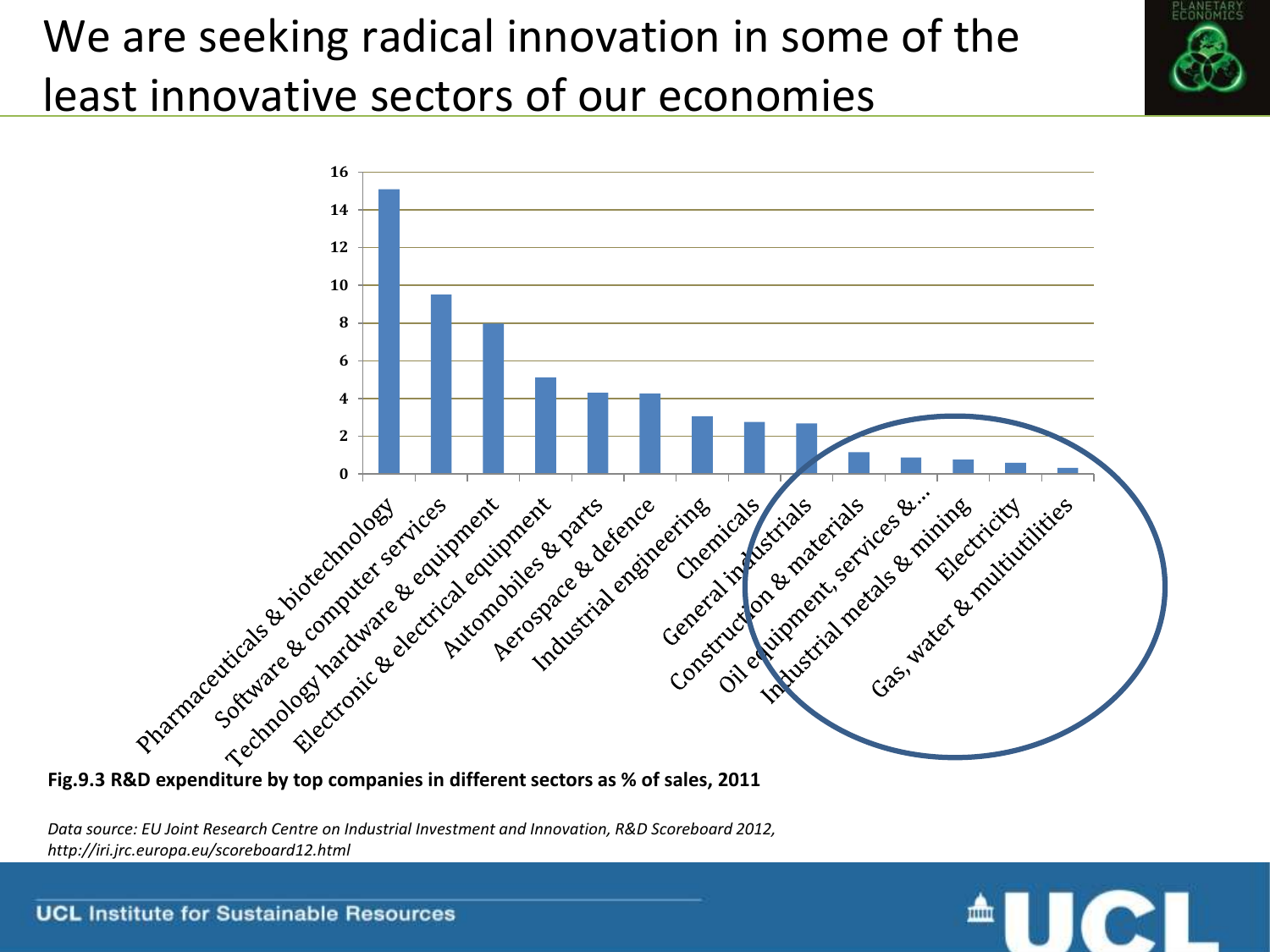# What is missing?





### $\leftarrow$  ======= Markets (credible and strategically growing)



**UCL Institute for Sustainable Resources**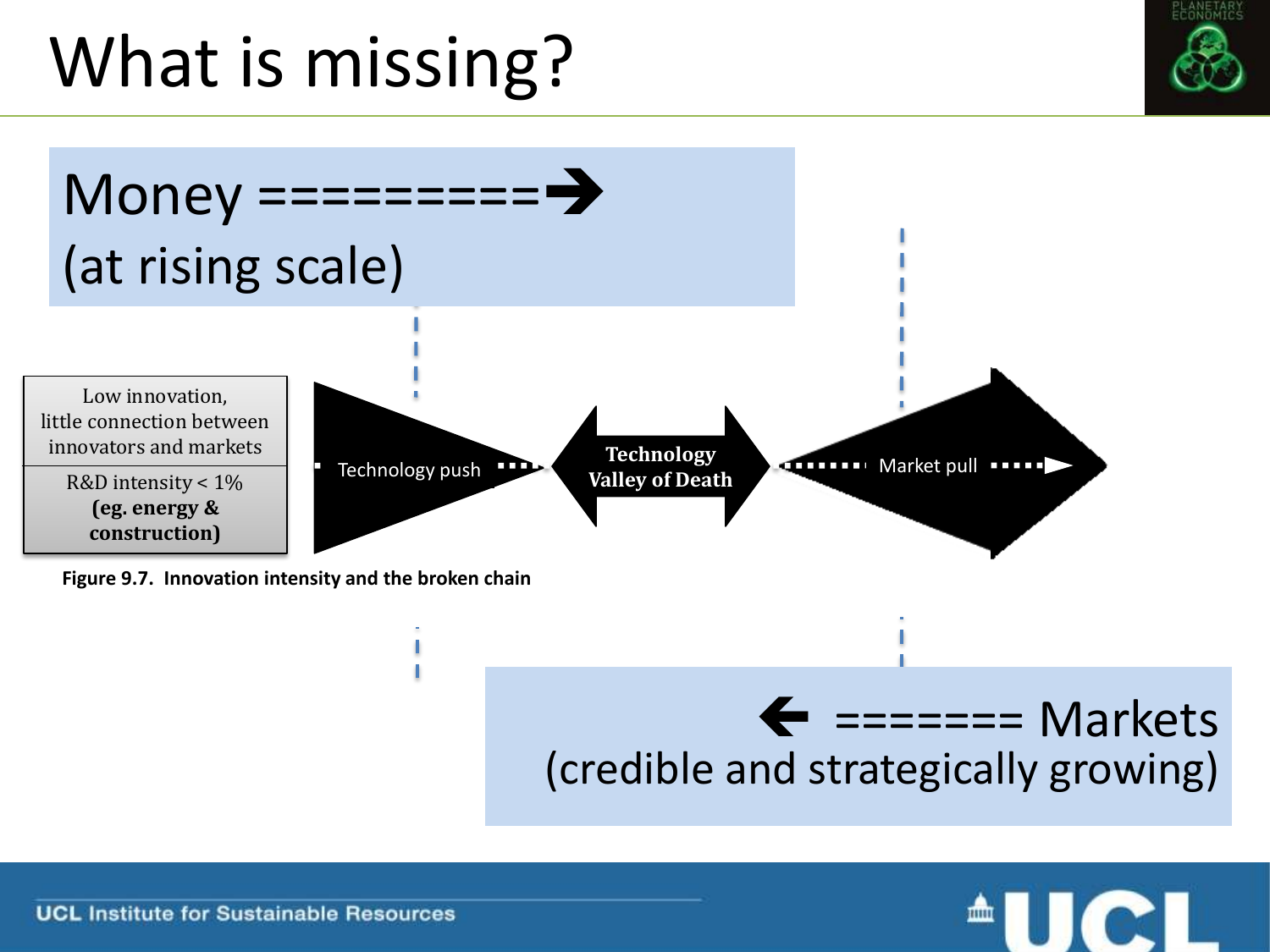

### *Strategic investment can be costly but the returns can be huge …*

Strategic investment for innovation in modern – clean energy systems



- We have gained extensive experience of policies to span innovation chain
- Need integration between public and private, & strategic investment and markets
- Prices help with funding, redirection, market growth & credibility, and avoiding lock-in
- Regulatory structures and institutions must evolve along with technologies & systemsa

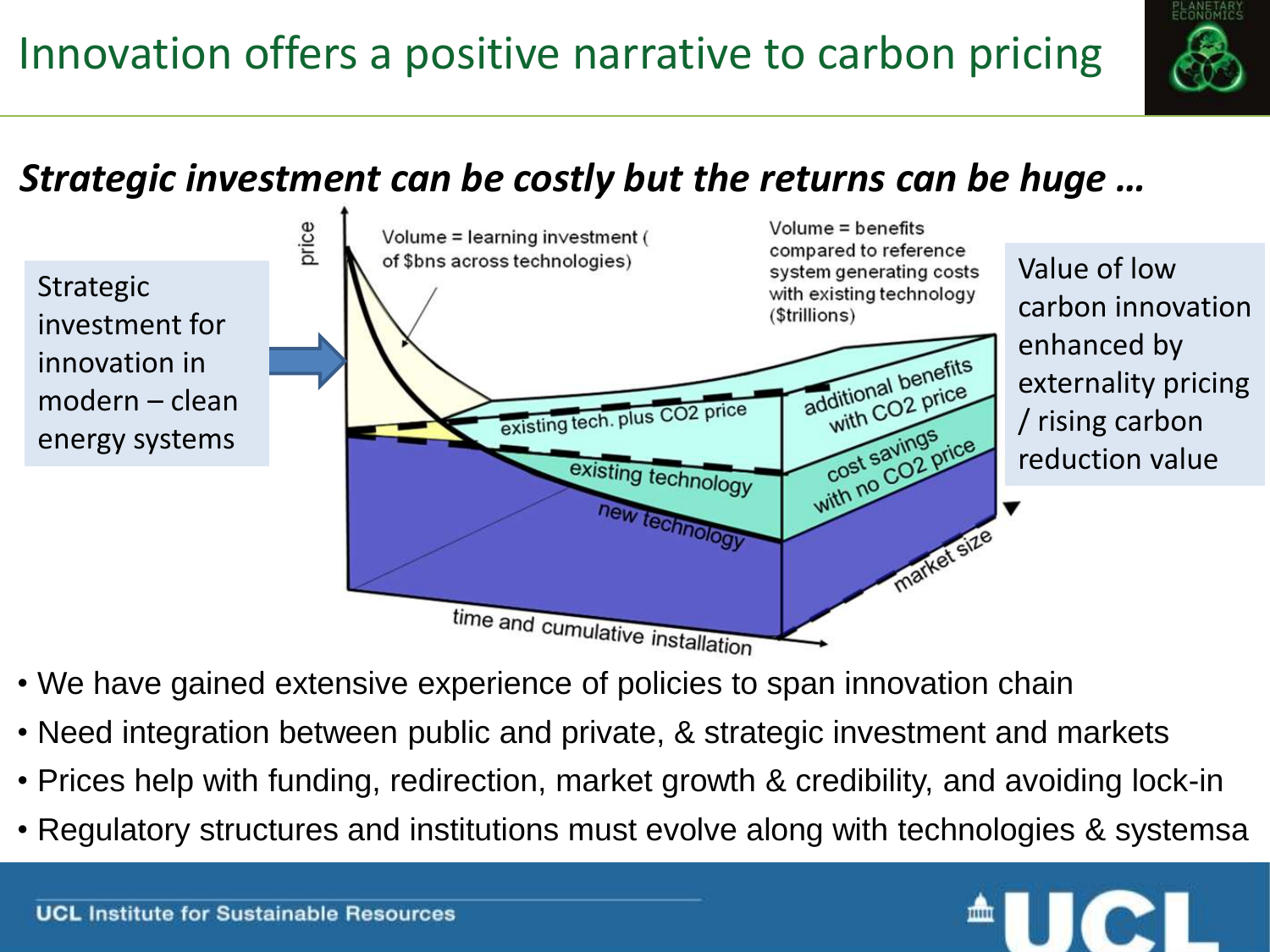### Some Questions …



- Is this linkage of 'second and third pillars' intellectually legitimate?
- Can linking carbon pricing and technology help to 'detoxify' the politics of carbon pricing?
- What role for 'shadow carbon pricing'/AVCR in leveraging innovation investments?
- Can the link with technology credibly create a 'net surplus' sufficient to form a glue for international cooperation?
- What is the stake, interest & contribution of business & private finance in this?
- [How] might this relate to existing
	- UNFCCC technology institutions
	- World Bank carbon market networks + ?
	- We Mean Business coalition efforts?
- Given the obvious impediments to global deal on such specifics, should & can one design a club of cooperation around these conjoined agendas?
- *What are the practical linkages, and how might this relate to Paris agenda?*